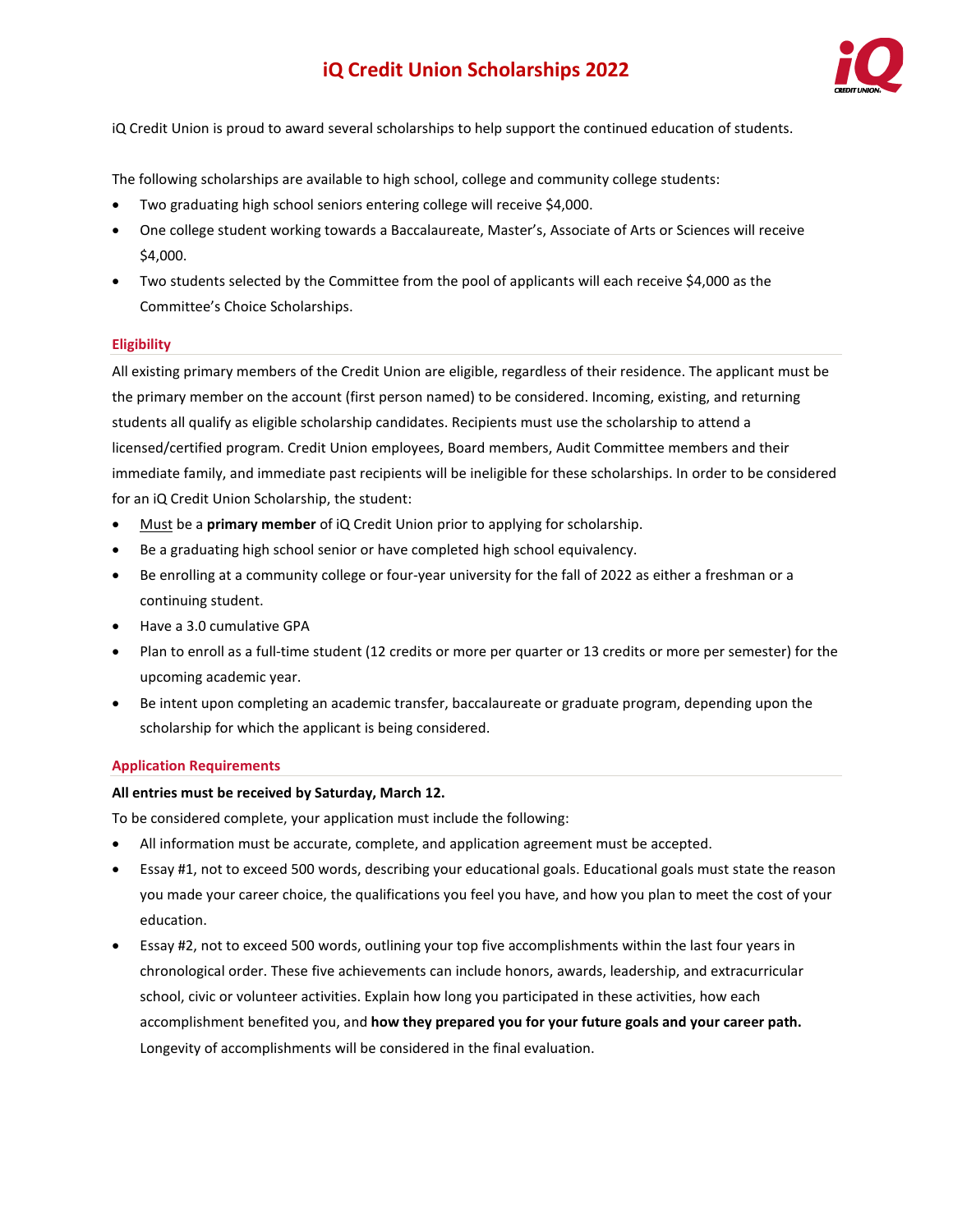### **iQ Credit Union Scholarships 2022**



- Attach only two [iQ Recommendation Forms](https://www.iqcu.com/sites/default/files/Scholarship%20Recommendation%20Form%20for%2015.pdf) with Recommendation Letters from professional references: for example, instructors, academic counselors, employers, etc. One reference must be from a recent instructor or academic counselor. The quality of these recommendations will also be considered.
- **OFFICIAL academic transcripts for all schools attended**, must be received via an official, secure electronic transcript service, by mail, or dropped off at any iQ Credit Union location by the deadline. Official Transcripts must be **sealed** in an envelope from the Registrar's Office or come directly from your school electronically and **must reflect at least 3 full years of academic history to be considered.** Please mail to iQ Credit Union, Attention Miranda Kerr, PO Box 1739, Vancouver, WA 98668 or submit in person to any iQ Credit Union location. Electronic transcripts can be sent to Miranda.Kerr@iQcu.com.
- High resolution digital photo of yourself to be used in printed and web publications if awarded a scholarship. Can be emailed to Miranda.Kerr@iQcu.com or submitted via the online application form. *The photo is not presented to the committee with your application but is a requirement for your application to be considered complete.*
- Applicant is responsible to turn in all components by the application deadline, March 12, 2022. Failure to comply with any of these requirements will result in disqualification, and the application will not be considered. There will be no deadline exceptions.

### **How to Apply**

Applications can be submitted online at www.iQcu.com/scholarships, in person at any iQ Credit Union location, or by mail to iQ Credit Union, Attention Miranda Kerr, PO Box 1739, Vancouver, WA 98668. Recommendation forms can be found on the scholarship web page at www.iQcu.com/scholarships. You may submit these forms with attached recommendation letters via the online application or with your physical application in branch or by mail. If your reference would like to keep the letters confidential, they may submit their recommendation form and letter by mail or email to Miranda.Kerr@iQcu.com. OFFICIAL academic transcripts will still need to be mailed or dropped off at any iQ Credit Union location by the deadline unless they are submitted through a secure, official digital channel.

### **Selection Process**

Applications will be reviewed and judged by the Scholarship Committee. The iQ Credit Union Scholarship Committee will select five recipients for scholarships. The primary intent of the Committee is to discover wellrounded and education-oriented individuals and assist them in advancing their education. Financial need is not a criterion; but if a student is already a winner of a full scholarship or has a congressional appointment to a military academy where further award will not be meaningful, application should not be submitted. Scholarship applications in each area will be pooled and judged against one another. Life experience will be a contributing factor. Scholarship recipients are selected without regard to race, color, religion, marital status, national origin, veteran status, sex, or handicap.

- Judging will be conducted by a panel of judges selected from iQ Credit Union members and staff.
- The Committee will evaluate your full application on content, ability to follow direction, grammar, recommendations, academic background, and overall impression.